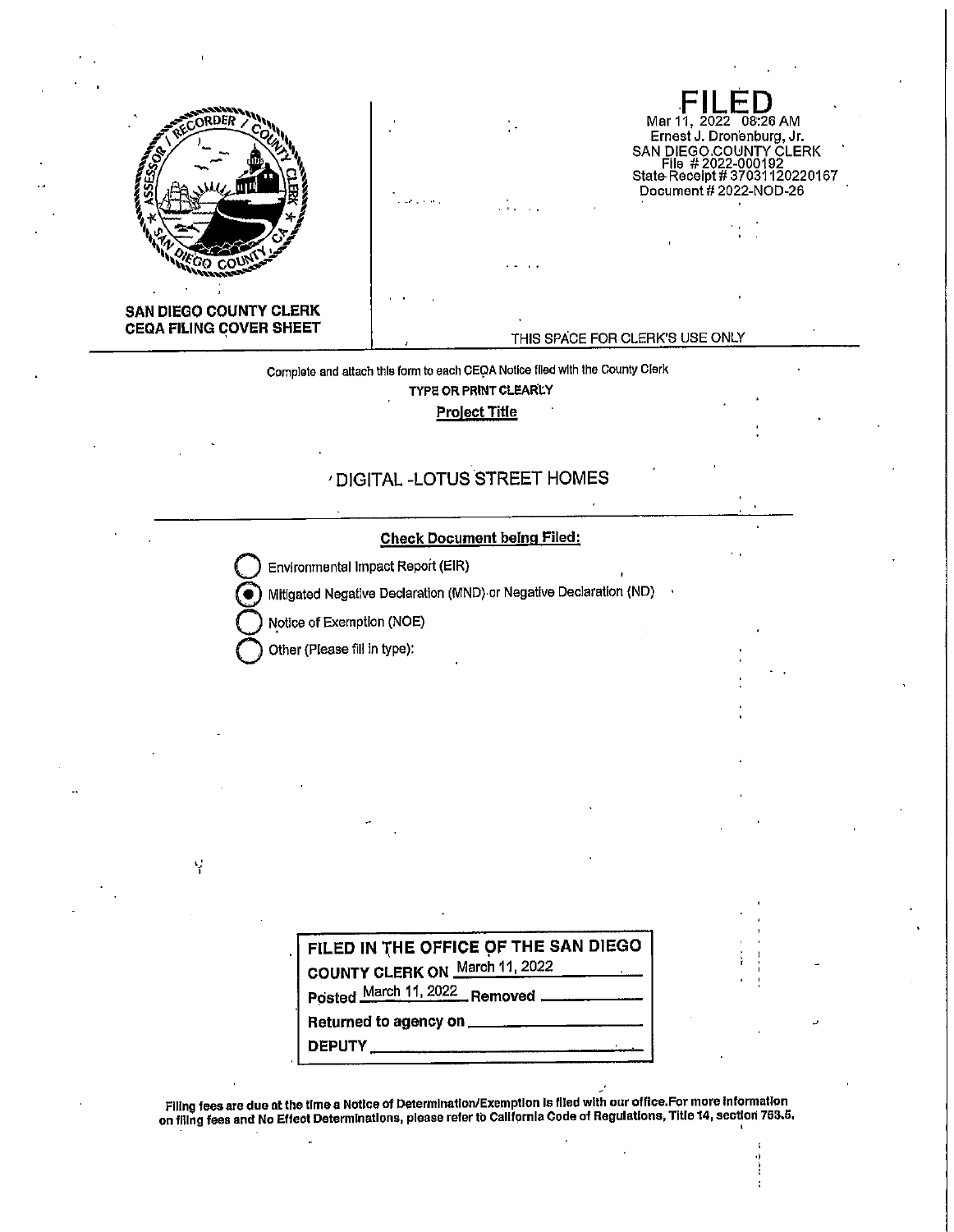|                        | <b>NOTICE OF DETERMINATION</b>                                                                           |                                        |                                                                                                          |  |  |  |  |  |
|------------------------|----------------------------------------------------------------------------------------------------------|----------------------------------------|----------------------------------------------------------------------------------------------------------|--|--|--|--|--|
| (Choose one)           |                                                                                                          |                                        |                                                                                                          |  |  |  |  |  |
|                        | Recorder/County Clerk<br>P.O. Box 1750, MS A33<br>1600 Pacific Hwy, Room 260<br>San Diego, CA 92101-2422 | From:                                  | City of San Diego<br>Development Services Department<br>1222 First Avenue, MS 501<br>San Diego, CA 92101 |  |  |  |  |  |
|                        | Office of Planning and Research<br>1400 Tenth Street, Room 121<br>Sacramento, CA 95814                   |                                        |                                                                                                          |  |  |  |  |  |
| Project Number: 669302 |                                                                                                          | <b>State Clearinghouse Number: N/A</b> |                                                                                                          |  |  |  |  |  |
|                        | Project Title: Digital-Lotus Street Homes                                                                |                                        |                                                                                                          |  |  |  |  |  |

**Project Location:** 5064 Lotus Street, San Diego, California, 92107

Project Description: The project proposes a Coastal Development Permit (CDP), Site Development Permit (SDP) **and Tentative Map (TM)** for the demolition of ari existing residence and detached garage, and the subdivision of two lots into four lots, and the construction of four detached single-family dwelling units, each with roof deck and an attached onecar garage, and surface parking for each unit, on a 0.161-acre site. The project is addressed at 5064 Lotus Street, in the RM-2-4 (Resldentlal-Mu/tlple Unit) Zone, Coastal Overlay Zone (Non-Appealable-2), Coastal Height Limit Overlay Zone, Transit Priority Area, Parking Impact Overlay Zone (Coastal Impact/Beach Impact), Residential Tandem Parking Overlay Zone, 60-65 dB ALUCP Noise Contours (CNEL) for the San Diego International Airport (SDIA), Airport Approach Overlay Zone, Airport Influence Area (SDIA, Review Area 1), and the Federal Aviation Administration Part 77 Notification area \SDIA and North Island Naval Air Station), The project Is located in the Ocean Beach Community Plan in Council District 2. (LEGAL DESCRIPTION: Lots 3 and 4 In block 101 Ocean Bay Beach, In City of San Diego, County of San Diego, State of California, According to Map Thereof No. 1189, Filed in the Office of the County Recorder of san Diego County, June 22, 1909, APN 448-131-3300), '

**Project-Applicant:** Brian Britton, Golba Architecture, 1940 Garnet Avenue, Suite 100, San Diego, California 92109, (619) 231-9905,

This is to advise that the Hearing Officer of the City of San Diego on October 6, 2021 approved the above described project and made the following determinations:

- 1. The project in its approved form  $\Box$  will,  $\boxtimes$  will not, have a significant effect on the environment.
- 2.  $\square$  An Environmental Impact Report was prepared for this project and certified pursuant to the provisions of CEQA.

. .  $\boxtimes$  A Mitigated Negative Declaration was prepared for this project pursuant to the provisions of CEQA.

D An Addendum to Negative Declaration / Mitigated-Negative Declaration / Environmental Impact Report No. was prepared for this project pursuant to the provisions of CEQA.

Record of project approval may be examined at the address above.

/

3. Mitigation measures  $\boxtimes$  were,  $\square$  were not, made a condition of the approval of the project; and a mitigation, monitoring and reporting program  $\boxtimes$  was,  $\Box$  was not, adopted for the project.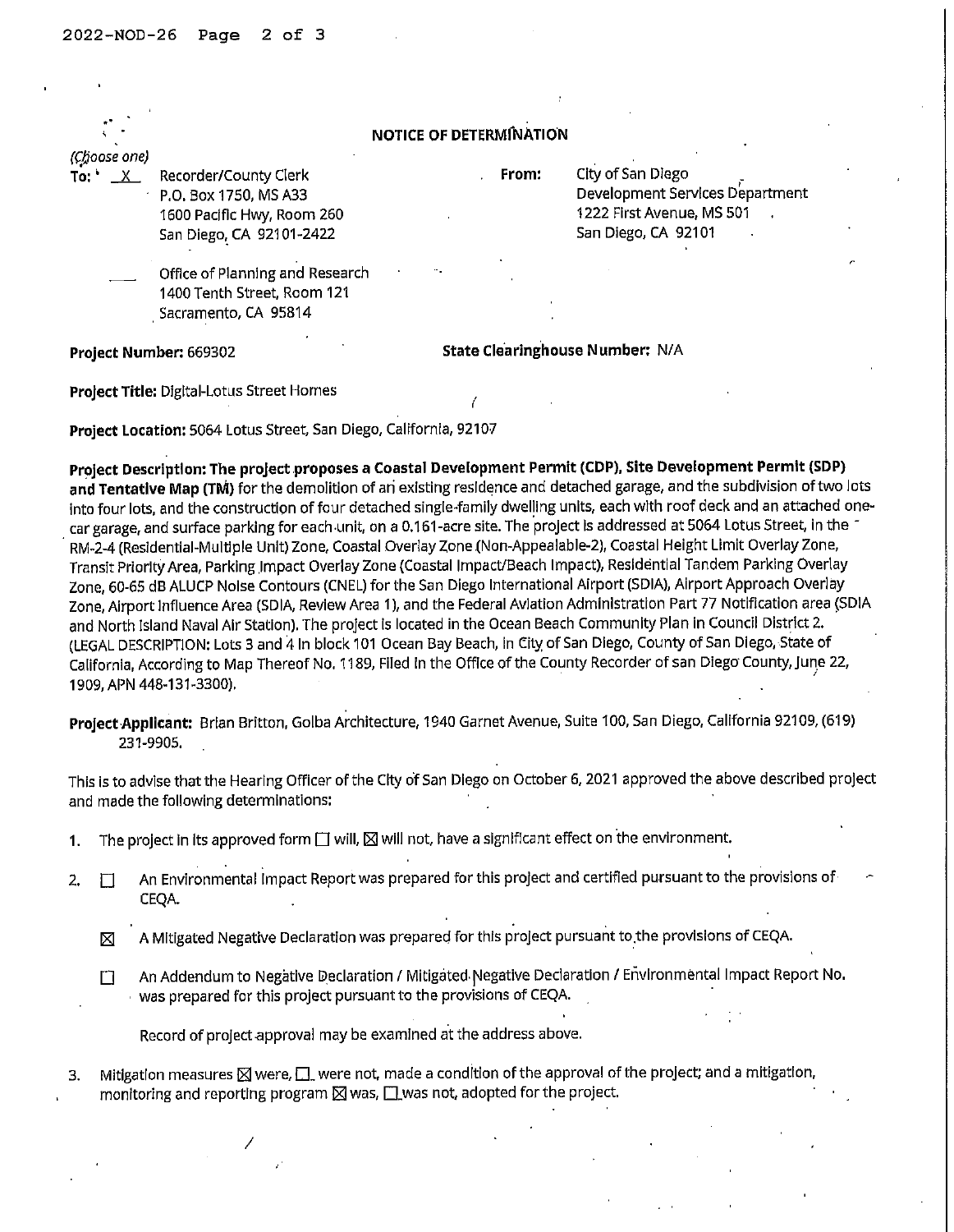It is hereby certified that the final environmental report, including comments and responses, is available to the general<br>public at the office of the Development Services Department, 1222 First Avenue, San Diego, CA 92101.

| Analyst: | Rhonda Benally                     | Telephone: | (619) 446-5468                       |
|----------|------------------------------------|------------|--------------------------------------|
|          | $\sim$<br>$\overline{\phantom{a}}$ | Filed by:  | Signature<br>Senior Planner<br>Title |
|          |                                    |            |                                      |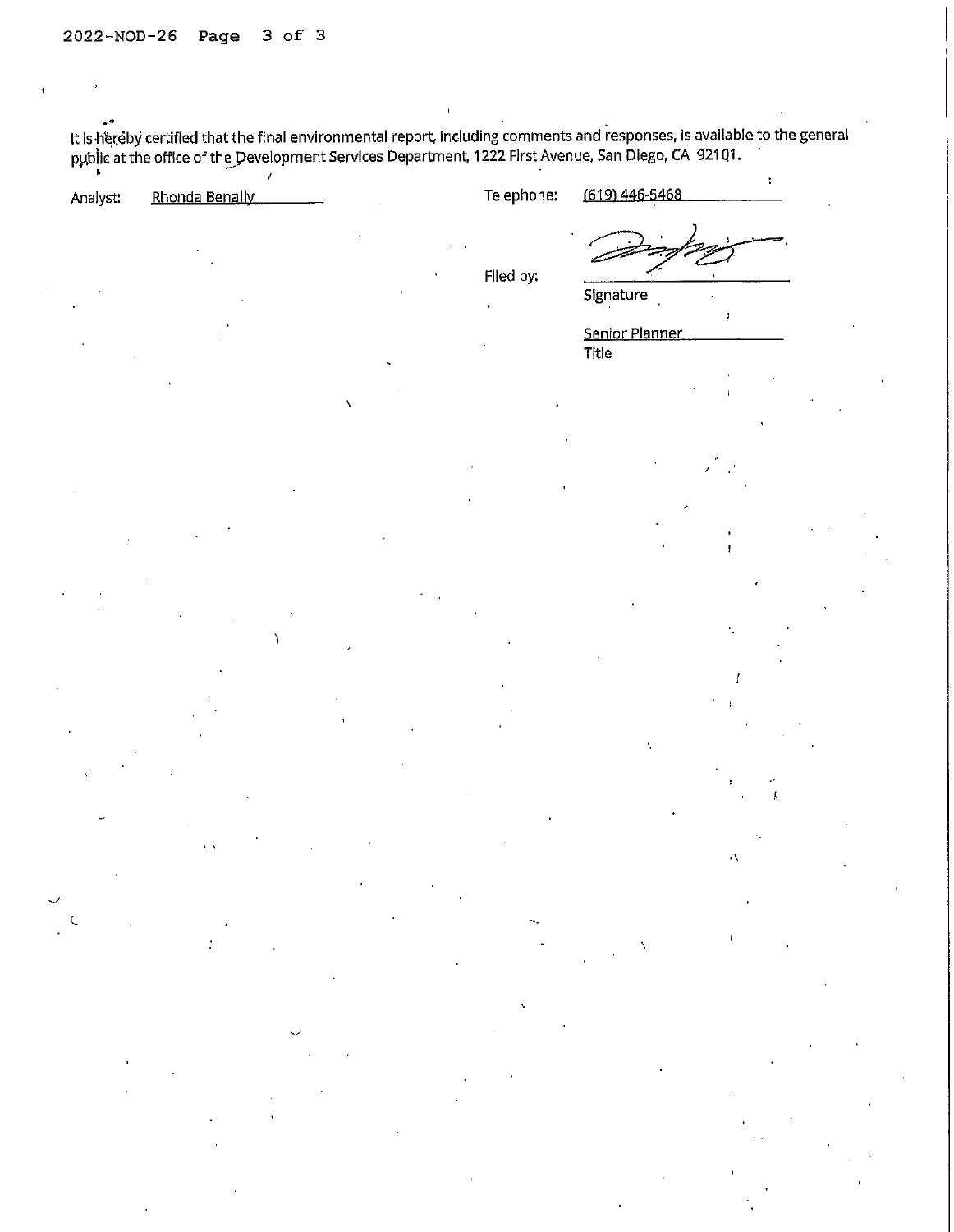|                                                                                                                                                                                                          | Transaction #:<br>Receipt #:                   | San Diego County<br>6304809<br>2022119714 | EN DE LA PORTA DE LA PORTA DE LA PORTA DE LA PORTA DE LA PORTA DE LA PORTA DE LA PORTA DE LA PORTA DE LA PORTA<br>LA PORTA DELLA PORTA DELLA PORTA DELLA PORTA DELLA PORTA DELLA PORTA DELLA PORTA DELLA PORTA DELLA PORTA DELLA |
|----------------------------------------------------------------------------------------------------------------------------------------------------------------------------------------------------------|------------------------------------------------|-------------------------------------------|----------------------------------------------------------------------------------------------------------------------------------------------------------------------------------------------------------------------------------|
| Ernest J. Dronenburg, Jr.<br>Assessor/Recorder/County Clerk<br>1600 Pacific Highway Suite 260<br>P. O. Box 121750, San Diego, CA 92112-1750<br>Tel. (619) 237-0502  Fax (619) 557-4155<br>www.sdarcc.com | Cashier Date:<br>Cashier Location:             | 03/11/2022<br><b>SD</b>                   | 03/11/2022 8:27 am<br><b>Print Date:</b>                                                                                                                                                                                         |
|                                                                                                                                                                                                          |                                                |                                           | <b>Payment Summary</b>                                                                                                                                                                                                           |
|                                                                                                                                                                                                          |                                                |                                           | \$2,598.00<br><b>Total Fees:</b><br>\$2,598.00<br><b>Total Payments</b><br>Balance:<br>\$0.00                                                                                                                                    |
|                                                                                                                                                                                                          |                                                |                                           |                                                                                                                                                                                                                                  |
| Payments                                                                                                                                                                                                 |                                                |                                           |                                                                                                                                                                                                                                  |
| CHECK PAYMENT #29239                                                                                                                                                                                     |                                                |                                           | \$50.00                                                                                                                                                                                                                          |
|                                                                                                                                                                                                          |                                                |                                           |                                                                                                                                                                                                                                  |
| CHECK PAYMENT #29240                                                                                                                                                                                     |                                                |                                           | \$2,548.00                                                                                                                                                                                                                       |
| <b>Total Payments</b>                                                                                                                                                                                    |                                                |                                           | \$2,598.00                                                                                                                                                                                                                       |
| Filing                                                                                                                                                                                                   |                                                |                                           |                                                                                                                                                                                                                                  |
| CEQA - NOD                                                                                                                                                                                               |                                                |                                           | FILE #: 2022-000192 Date: 03/11/2022 8:26AM<br>Pages: 3                                                                                                                                                                          |
|                                                                                                                                                                                                          |                                                | State Receipt # 37-03/11/2022-0167        |                                                                                                                                                                                                                                  |
| Fees:                                                                                                                                                                                                    | Fish & Wildlife County Administrative Fee      |                                           | \$50.00                                                                                                                                                                                                                          |
| Fees:                                                                                                                                                                                                    | Fish & Wildlife Mitigated/Negative Declaration |                                           | \$2,548.00                                                                                                                                                                                                                       |
| Total Fees Due:                                                                                                                                                                                          |                                                |                                           | \$2,598.00                                                                                                                                                                                                                       |
| Grand Total - All Documents:                                                                                                                                                                             |                                                |                                           | \$2,598.00                                                                                                                                                                                                                       |

 $\bar{z}$ 

 $\sim 10^{-1}$ 

 $\sim$ 

 $\sim$